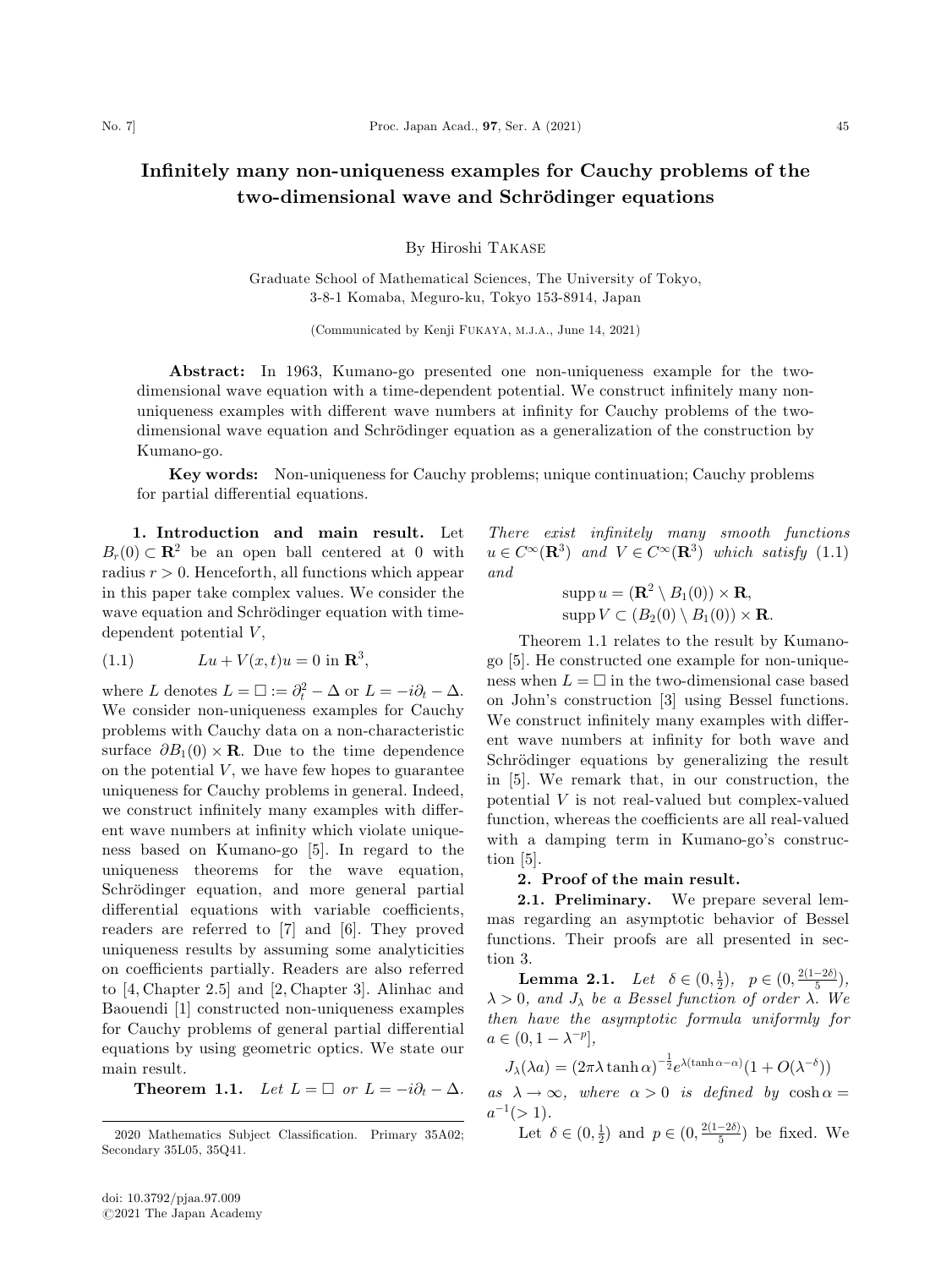consider the following assumptions on a positive sequence  $\{\lambda_m\}_{m\in\mathbf{N}}$  with  $\lambda_m > 0$  for all  $m \in \mathbf{N}$ .

$$
(2.1) \qquad \forall m \in \mathbf{N}, \ m^2 \le \lambda_m^p.
$$

(2.2) 
$$
\lambda_{m+1} = \lambda_m (1 + o(1)) \text{ as } m \to \infty.
$$

We can choose infinitely many positive sequences  $\{\lambda_m\}_{m\in\mathbb{N}}$  satisfying (2.1) and (2.2), for instance,

$$
\lambda_m = a_n m^n + \sum_{j=0}^{n-1} a_j m^j,
$$

where  $n \geq \frac{2}{p}$  is a positive integer, and  $a_n \geq 1$ and  $a_j \geq 0$  are constants for  $j = 0, \ldots, n - 1$ .

**Lemma 2.2.** Let  $\delta \in (0, \frac{1}{2})$  and  $p \in (0, \frac{2(1-2\delta)}{5})$ be constants and  $\{\lambda_m\}_{m\in\mathbb{N}}$  be a positive sequence. Set

$$
G_m(r) := J_{\lambda_m}(\lambda_m r), \ r \in [0, 1 - m^{-2}].
$$

Assume (2.1). Then, for  $\ell \geq 1$  and  $r := 1 - \ell m^{-2}$ , we have the asymptotic formula,

$$
G_m(r) = (1 + o(1)) \frac{\sqrt{m}}{(2\pi^2 \ell)^{\frac{1}{4}} \sqrt{\lambda_m}} e^{-(1 + o(1))\frac{2\sqrt{2}}{3} \ell^{\frac{3}{2}} \lambda_m m^{-3}}
$$

as  $m \to \infty$ .

**Lemma 2.3.** Let  $\delta \in (0, \frac{1}{2})$  and  $p \in (0, \frac{2(1-2\delta)}{5})$ be constants and let  $\{\lambda_m\}_{m\in\mathbb{N}}$  be a positive sequence satisfying (2.1). We set

$$
F_m(r) := G_m\left(\frac{k_m}{\lambda_m}r\right), \ m \in \mathbf{N},
$$

where  ${k_m}_{m\in\mathbf{N}}$  is a positive sequence satisfying

(2.3) 
$$
\frac{k_m}{\lambda_m} = 1 - \frac{1}{m} + O(m^{-3}) \text{ as } m \to \infty,
$$

and  $r_m(s) := 1 + \frac{1}{m} - \frac{s}{m(m+1)}$  for  $s \in [0,1]$ . Then,  $F_m$ satisfies

(2.4) 
$$
F''_m(r) + \frac{1}{r} F'_m(r) + \left(k_m^2 - \frac{\lambda_m^2}{r^2}\right) F_m(r) = 0
$$

and for  $s \in [0, 1]$ ,

(2.5) 
$$
F_m(r_m(s)) = (1+o(1)) \frac{\sqrt{m}e^{-(1+o(1))\frac{2\sqrt{2}}{3}(1+s)^{\frac{3}{2}}\lambda_m m^{-3}}}{(2\pi^2(1+s))^{\frac{1}{4}}\sqrt{\lambda_m}}
$$

as  $m \to \infty$ . Furthermore, we define  $\gamma_{m+1}$  such that

$$
\gamma_{m+1} := \frac{F_m(r_{m+1}(2^{-1}))}{F_{m+1}(r_{m+1}(2^{-1}))}.
$$

If we assume (2.2), then there exists  $M \in \mathbb{N}$  such that

$$
\gamma_{m+1} \le e^{-\lambda_m m^{-3}}
$$

holds for all  $m > M$  and there exist  $\mu > 0$ ,  $C > 0$ , and  $M \in \mathbb{N}$  such that

$$
(2.6) \begin{cases} \gamma_{m+1} F_{m+1}(r_{m+1}(s)) \leq C e^{-\mu \lambda_m m^{-3}} F_m(r_{m+1}(s)) \\ \text{if } s \in [0, \frac{1}{4}], \\ F_m(r_{m+1}(s)) \leq C e^{-\mu \lambda_m m^{-3}} \gamma_{m+1} F_{m+1}(r_{m+1}(s)) \\ \text{if } s \in [\frac{3}{4}, 1] \end{cases}
$$

holds for all  $m > M$ .

2.2. Proof of Theorem 1.1.

*Proof.* Let  $\delta \in (0, \frac{1}{2})$  and  $p \in (0, \frac{2(1-2\delta)}{5})$  be constants. Let  $\{\lambda_m\}_{m\in\mathbb{N}}$  be a positive sequence satisfying  $(2.1)$  and  $(2.2)$ . We remark that  $(2.2)$  implies

m eoðm<sup>Þ</sup> ð2:7Þ as m ! 1:

Indeed, (2.2) implies there exists sufficiently large  $m_0 \in \mathbb{N}$  such that for all  $m > m_0$ ,

$$
\left|\frac{\log\lambda_m}{m}\right|\leq\left|\frac{\log\lambda_{m_0}}{m}\right|+\frac{1}{m}\sum_{j=m_0}^{m-1}\left|\log(1+r(j))\right|
$$

holds, where  $r(j)$  satisfies  $\lim_{j\to\infty} |r(j)| = 0$ . Hence, (2.7) follows from the well-known argument. For  $r > 1$ , we set

$$
u_m(r, \theta, t) := \begin{cases} F_m(r)e^{i(\lambda_m \theta + k_m t)}, & L = \square, \\ F_m(r)e^{i(\lambda_m \theta - k_m^2 t)}, & L = -i\partial_t - \Delta, \end{cases}
$$

where  ${k_m}_{m\in\mathbf{N}}$  is a positive sequence satisfying (2.3) and  $(r, \theta)$  is the polar coordinate in  $\mathbb{R}^2$ . By  $(2.4)$ , we obtain

$$
Lu_m=0,
$$

because the Laplace operator  $\Delta$  is written by the polar coordinate,

$$
\Delta = \partial_r^2 + r^{-1}\partial_r + r^{-2}\partial_\theta^2.
$$

We define closed intervals  $I_m$  and  $I_{m,j} \subset I_m$  for  $m \in$ **N** and  $j = 1, 2, 3, 4$  as

$$
I_m := \left[1 + \frac{1}{m+1}, 1 + \frac{1}{m}\right]
$$

and

$$
I_{m,j} := \left[1 + \frac{1}{m} - \frac{j}{4m(m+1)}, 1 + \frac{1}{m} - \frac{j-1}{4m(m+1)}\right].
$$

For sufficiently large  $M \in \mathbb{N}$  and  $m > M$ , we define smooth functions

$$
A_M(r) := \begin{cases} 1, & r \ge 1 + \frac{1}{M+2} + \frac{1}{4(M+1)(M+2)}, \\ 0, & 0 \le r \le 1 + \frac{1}{M+2}, \end{cases}
$$

and

$$
A_m(r) := \begin{cases} 1, & r \in (I_{m+1} \setminus I_{m+1,4}) \cup (I_m \setminus I_{m,1}), \\ 0, & r \in [0, 1 + \frac{1}{m+2}] \cup (1 + \frac{1}{m}, \infty). \end{cases}
$$

We define  $u = u(r, \theta, t)$  as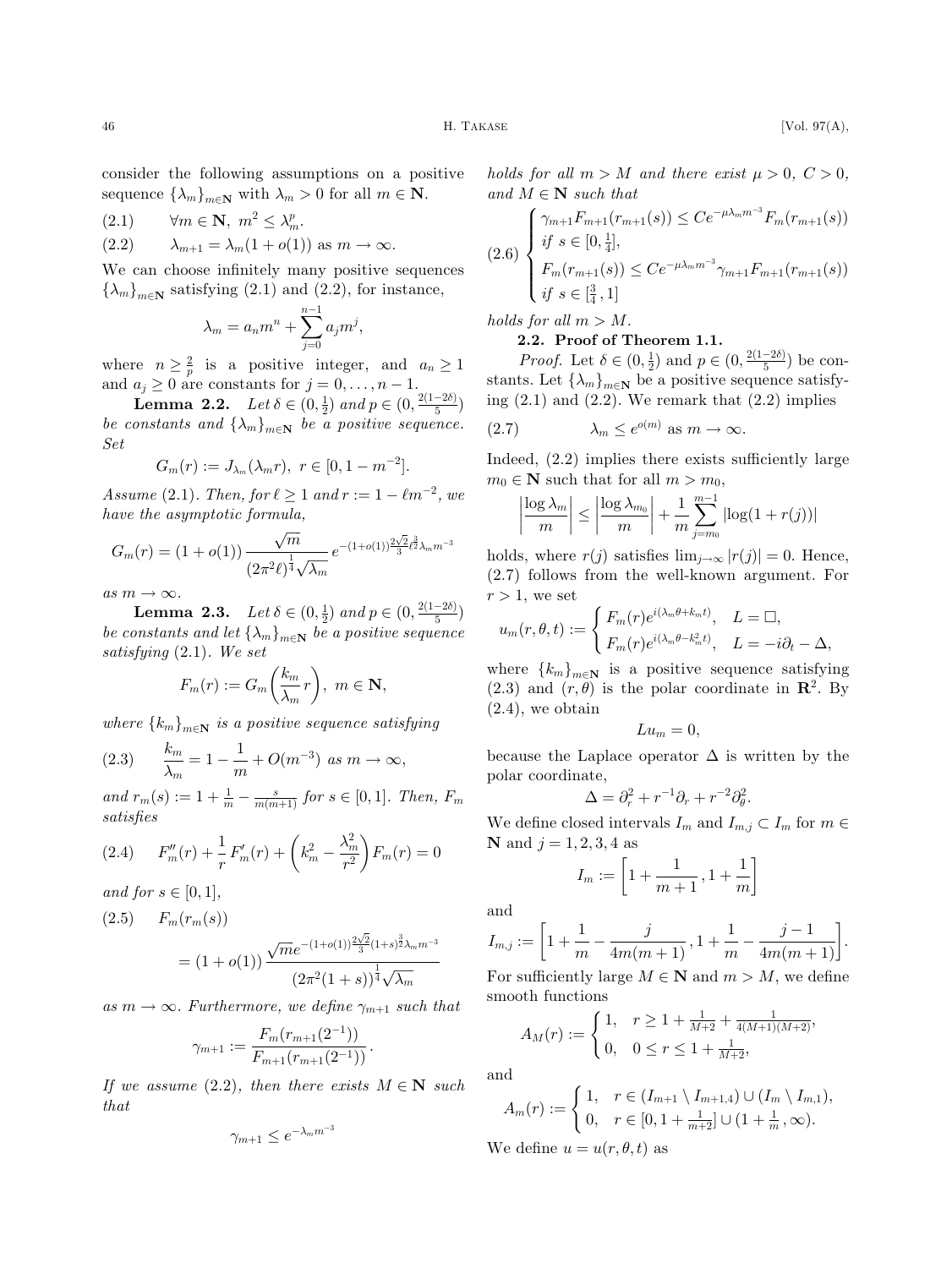$$
u(r, \theta, t) := A_M(r)u_M
$$
  
+ 
$$
\sum_{m=M+1}^{\infty} \gamma_{M+1} \times \cdots \times \gamma_m A_m(r)u_m
$$

and set

$$
K := [0, 1] \cup \left[1 + \frac{1}{M+1}, \infty\right) \cup \bigcup_{m=M+1}^{\infty} (I_{m,2} \cup I_{m,3})
$$

and

$$
V(r, \theta, t) := \begin{cases} 0, & r \in K, \\ -\frac{Lu}{u}, & r \in [0, \infty) \setminus K. \end{cases}
$$

Using the chain rule,  $(2.5)$ , and  $(2.7)$ , we obtain

$$
\left| \frac{d^{\ell}}{dr^{\ell}} F_m(r) \right| = m^{\ell}(m+1)^{\ell} \left| \frac{d^{\ell}}{ds^{\ell}} F_m(r_m(s)) \right|
$$
  
\n
$$
\leq C_{\ell} \frac{m^{\ell}(m+1)^{\ell} \lambda_m^{\ell}}{m^{3\ell}} (1+o(1)) \frac{\sqrt{m}}{\sqrt{\lambda_m}}
$$
  
\n
$$
\times e^{-(1+o(1))\frac{2\sqrt{2}}{3}(1+s)^{\frac{3}{2}} \lambda_m m^{-3}}
$$
  
\n
$$
\leq C_{\ell} e^{o(m)} F_m(r_m(s))
$$

for  $r \in I_m$ ,  $\ell \in \mathbb{Z}_{\geq 0}$ . Indeed, by (2.7), it follows that  $\frac{m^{\ell}(m+1)^{\ell}\lambda_m^{\ell}}{m^{3\ell}} \leq C_{\ell}e^{o(m)}.$ 

For  $r \in I_{m+1}$ , using  $r_{m+1}(s) = r_m(1+s+O(m^{-1}))$ , we also have

$$
\left| \frac{d^{\ell}}{dr^{\ell}} F_m(r) \right| = (m+1)^{\ell} (m+2)^{\ell} \left| \frac{d^{\ell}}{ds^{\ell}} F_m(r_{m+1}(s)) \right|
$$
  
\n
$$
= (m+1)^{\ell} (m+2)^{\ell} \left| \frac{d^{\ell}}{ds^{\ell}} F_m(r_m(1+s+O(m^{-1}))) \right|
$$
  
\n
$$
\leq C_{\ell} \frac{(m+1)^{\ell} (m+2)^{\ell} \lambda_m^{\ell}}{m^{3\ell}} (1+o(1)) \frac{\sqrt{m}}{\sqrt{\lambda_m}}
$$
  
\n
$$
\times e^{-(1+o(1))\frac{2\sqrt{2}}{3}(2+s+O(m^{-1}))^{\frac{3}{2}} \lambda_m m^{-3}}
$$
  
\n
$$
\leq C_{\ell} e^{o(m)} F_m(r_{m+1}(s)).
$$

Hence, it follows that for  $r \in I_m \cup I_{m+1}$  and  $\ell \in \mathbb{Z}_{\geq 0}$ ,

(2.8) 
$$
\left| \frac{d^{\ell}}{dr^{\ell}} F_m(r) \right| \leq C_{\ell} e^{o(m)} F_m(r).
$$

On  $I_{m+1}$ , using  $(2.8)$ ,  $(2.3)$ ,  $(2.7)$ , and  $(2.1)$ , we then have  $\overline{1}$  $\overline{1}$ 

$$
(2.9) \left| \partial^{\beta} u(r, \theta, t) \right| := \left| \sum_{|\beta| = \ell} (\partial_r \partial_{\theta} \partial_t)^{\beta} u(r, \theta, t) \right|
$$
  
\n
$$
\leq C_{\ell} \gamma_{M+1} \times \cdots \times \gamma_m \lambda_m^{2\ell} e^{o(m)} (F_m + \gamma_{m+1} F_{m+1})
$$
  
\n
$$
\leq C_{\ell} e^{-\lambda_m m^{-3}} e^{o(m)}
$$
  
\n
$$
< C_{\ell} e^{-m^2 (1 + o(m^{-1}))}
$$
  
\n
$$
\leq C_{\ell} e^{-\frac{1}{2} m^2}
$$

$$
\leq C_\ell e^{-\frac{1}{2}((r-1)^{-1}-2)^2} \xrightarrow{r \searrow 1} 0,
$$

where we used the estimate obtained by (2.1),

(2.10) 
$$
\lambda_m m^{-3} \ge m^{\frac{2}{p}-3} > m^2.
$$

We thus proved u is smooth in  $\mathbb{R}^3$ .

On  $I_{m+1,1}$ , since

$$
(2.11) \quad |u| \geq \gamma_{M+1} \times \cdots \times \gamma_m(|u_m| - \gamma_{m+1}|u_{m+1}|)
$$
  
=  $\gamma_{M+1} \times \cdots \times \gamma_m(F_m(r_{m+1}(s))$   
 $- \gamma_{m+1} F_{m+1}(r_{m+1}(s)))$   
 $\geq \gamma_{M+1} \times \cdots \times \gamma_m (1 - Ce^{-\mu \lambda_m m^{-3}})$   
 $\times F_m(r_{m+1}(s))$   
 $\geq \gamma_{M+1} \times \cdots \times \gamma_m (1 - Ce^{-\mu m^2})$   
 $\times F_m(r_{m+1}(s)) > 0$ 

for  $s \in [0, \frac{1}{4}]$  by (2.6) and (2.10),  $|u| > 0$  on  $I_{m+1,1}$ . Similarly, on  $I_{m+1,4}$ , since

$$
(2.12) \quad |u| \geq \gamma_{M+1} \times \cdots \times \gamma_m(\gamma_{m+1}|u_{m+1}| - |u_m|)
$$
  
=  $\gamma_{M+1} \times \cdots \times \gamma_m(\gamma_{m+1} F_{m+1}(r_{m+1}(s)))$   
-  $F_m(r_{m+1}(s)))$   
 $\geq \gamma_{M+1} \times \cdots \times \gamma_{m+1}(1 - Ce^{-\mu\lambda_m m^{-3}})$   
 $\times F_{m+1}(r_{m+1}(s))$   
 $\geq \gamma_{M+1} \times \cdots \times \gamma_{m+1}(1 - Ce^{-\mu m^2})$   
 $\times F_{m+1}(r_{m+1}(s)) > 0$ 

for  $s \in [\frac{3}{4}, 1]$ , we have  $|u| > 0$  on  $I_{m+1,4}$ . By the definition of u, since  $Lu = 0$  on  $I_{m+1,2} \cup I_{m+1,3}$ , V is smooth when  $r \in (1,\infty)$ .

Finally, we prove V is smooth at  $r = 1$ . On  $I_{m+1,1}$ , since  $Lu = L[\gamma_{M+1} \times \cdots \times \gamma_{m+1} A_{m+1} u_{m+1}],$ (2.13)  $|\partial^{\beta}Lu| \leq C_{\ell}\gamma_{M+1} \times \cdots \times \gamma_{m+1}\lambda_m^{2\ell+2}e^{o(m)}$  $\times F_{m+1}(r)$ 

holds for  $|\beta| = \ell \in \mathbb{Z}_{\geq 0}$  by (2.8). We thus have  $|\partial^{\beta}V(r, \theta, t)| = |\partial^{\beta}(u^{-1}Lu)|$ 

$$
= \left| \sum_{|\beta_1| \leq \ell} {\beta \choose \beta_1} \partial^{\beta} (u^{-1}) \partial^{\beta-\beta_1} (Lu) \right|
$$
  
\n
$$
\leq C_{\ell} \left( \frac{\gamma_{m+1} F_{m+1}}{F_m} \right) \lambda_m^{2(\ell+1)} e^{o(m)} \left( 1 + \frac{\gamma_{m+1} F_{m+1}}{F_m} \right)^{\ell}
$$
  
\n
$$
\leq C_{\ell} e^{-\mu \lambda_m m^{-3} + o(m)}
$$
  
\n
$$
\leq C_{\ell} e^{-\frac{\mu}{2} m^2}
$$

by  $(2.9)$ ,  $(2.11)$ ,  $(2.13)$ ,  $(2.6)$ ,  $(2.7)$ , and  $(2.10)$  for  $|\beta| = \ell \in \mathbb{Z}_{\geq 0}$ . Similarly on  $I_{m+1,4}$ , since  $Lu =$  $L[\gamma_{M+1} \times \cdots \times \gamma_m A_m u_m],$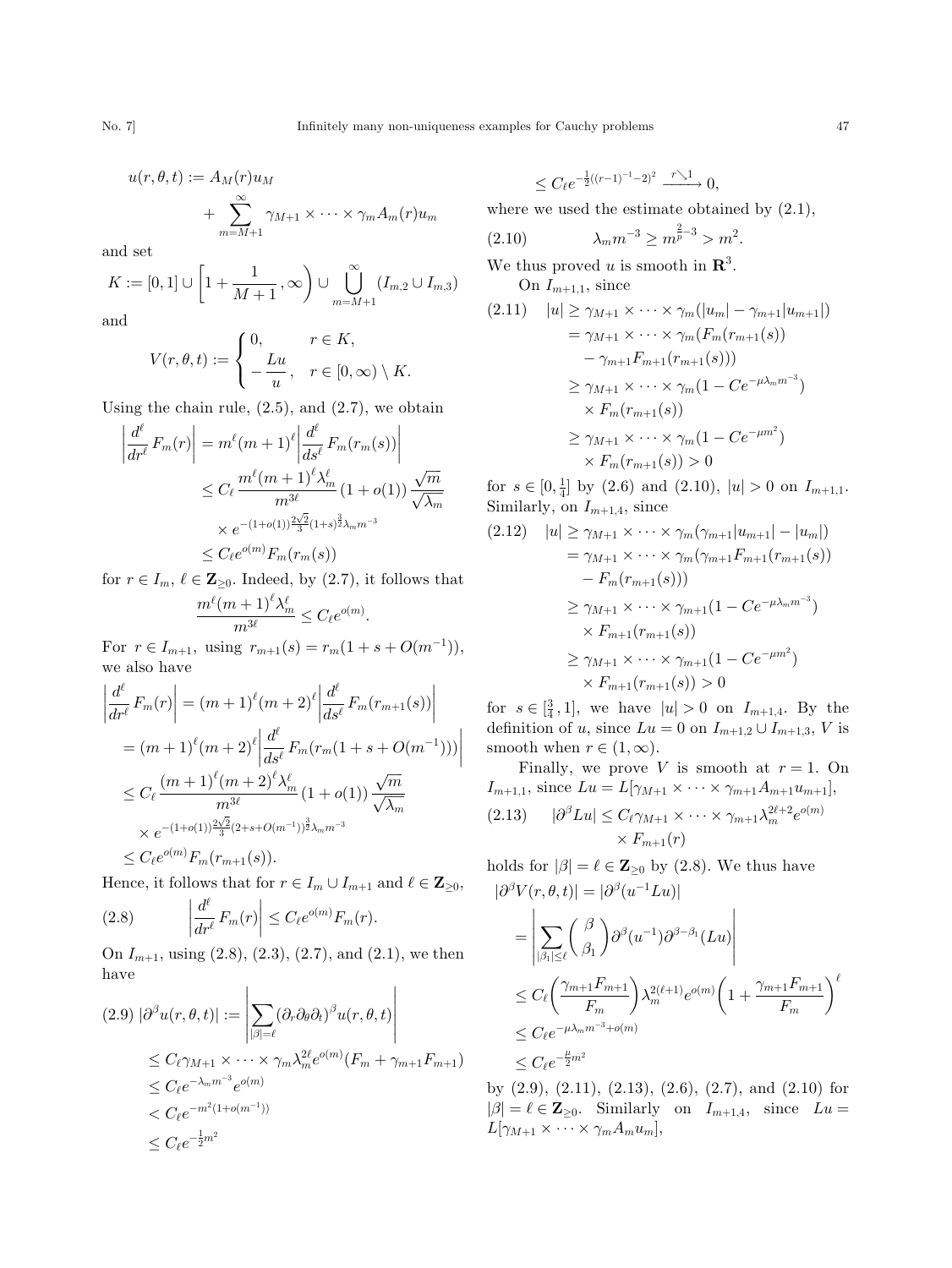$$
(2.14) \quad |\partial^{\beta}Lu| \leq C_{\ell}\gamma_{M+1} \times \cdots \times \gamma_m\lambda_m^{2\ell+2}e^{o(m)}F_m(r)
$$

holds for  $|\beta| = \ell \in \mathbb{Z}_{\geq 0}$  by (2.8). We thus have  $|\partial^{\beta}V(r, \theta, t)| = |\partial^{\beta}(u^{-1}Lu)|$ 

$$
\begin{aligned}\n&= \left| \sum_{|\beta_1| \leq \ell} {\beta \choose \beta_1} \partial^{\beta} (u^{-1}) \partial^{\beta-\beta_1} (Lu) \right| \\
&\leq C_{\ell} \left( \frac{F_m}{\gamma_{m+1} F_{m+1}} \right) \lambda_m^{2(\ell+1)} e^{o(m)} \left( 1 + \frac{F_m}{\gamma_{m+1} F_{m+1}} \right)^{\ell} \\
&\leq C_{\ell} e^{-\mu \lambda_m m^{-3} + o(m)} \\
&\leq C_{\ell} e^{-\frac{\mu}{2} m^2}\n\end{aligned}
$$

by  $(2.9)$ ,  $(2.12)$ ,  $(2.14)$ ,  $(2.6)$ ,  $(2.7)$ , and  $(2.10)$  for  $|\beta| = \ell \in \mathbf{Z}_{\geq 0}.$ 

Thus, for all 
$$
|\beta| = \ell \in \mathbf{Z}_{\geq 0}
$$
 on  $I_{m+1}$ ,  
\n $|\partial^{\beta}V(r, \theta, t)| \leq C_{\ell}e^{-\frac{\mu}{2}m^2} \leq C_{\ell}e^{-\frac{\mu}{2}((r-1)^{-1}-2)^2} \xrightarrow{r \searrow 1} 0$   
\nholds.

## 3. Proofs of the lemmas.

Proof of Lemma 2.1. We remark that

(3.1) 
$$
1 \ge \tanh \alpha = \sqrt{1 - a^2} \ge \lambda^{-\frac{p}{2}}, \ a \in (0, 1 - \lambda^{-p}).
$$

We use the Schläfli's integral formula of a Bessel function,

$$
J_{\lambda}(\lambda a) = \frac{1}{2\pi} \int_{\Gamma_0} e^{\lambda(-ia\sin z + iz)} dz,
$$

where  $\Gamma_0$  consists of three sides of rectangle with vertexes at  $-\pi + i\infty$ ,  $-\pi$ ,  $\pi$  and  $\pi + i\infty$  and is oriented from  $-\pi + i\infty$  to  $\pi + i\infty$ . We set

$$
f(z) := -ia \sin z + iz
$$
  
=  $a \cos x \sinh y - y + i(x - a \sin x \cosh y),$ 

where  $z = x + iy$ . By the Cauchy's integral theorem, we can deform  $\Gamma_0$  into a curve defined by  $\Gamma$  on which  $x - a \sin x \cosh y = 0$ . Hence, we obtain

$$
J_{\lambda}(\lambda a) = \frac{1}{2\pi} \int_{-\pi}^{\pi} e^{\lambda g(x)} dx,
$$

where  $g$  is defined by

$$
g(x) := a \cos x \sinh y(x) - y(x)
$$

and y satisfies

$$
\cosh y(x) = \frac{x}{a \sin x}
$$

$$
\Leftrightarrow y(x) = \log \left( \frac{x}{a \sin x} + \sqrt{\frac{x^2}{a^2 \sin^2 x}} - 1 \right)
$$

for  $x \in (-\pi, \pi)$ , where  $y(0) = \alpha$  is well-defined owing to  $a < 1$ .

First, we evaluate g in an interval  $[-\lambda^{-q}, \lambda^{-q}],$ where  $q$  satisfying

$$
(3.2) \t\t 0 < q < \frac{2-p}{4}
$$

is determined later. Since there exists a constant  $C > 0$  such that

$$
|y'(x)| = \left|\frac{1}{\sinh y} \frac{d}{dx} \left(\frac{x}{a \sin x}\right)\right| \le \frac{C}{\sqrt{\frac{x^2}{(a \sin x)^2} - 1}} \frac{|x|}{a}
$$

$$
\le \frac{C|x|}{\sqrt{1 - a^2}} \le C\lambda^{-q + \frac{p}{2}}
$$

by (3.1), we have for  $x \in [-\lambda^{-q}, \lambda^{-q}],$ 

$$
|y(x) - \alpha| = |y(x) - y(0)| \le C\lambda^{-q + \frac{p}{2}}|x| \le C\lambda^{-2q + \frac{p}{2}}.
$$
  
Hence the Taylor's theorem yields

Hence, the Taylor's theorem yields

(3.3) 
$$
g(x) = f(x + iy(x)) = f(x + i(y - \alpha) + i\alpha)
$$

$$
= f(i\alpha) + (x + i(y - \alpha))f'(i\alpha)
$$

$$
+ \frac{(x + i(y - \alpha))^{2}}{2} f''(i\alpha)
$$

$$
+ \frac{(x + i(y - \alpha))^{3}}{2} \int_{0}^{1} (1 - \theta)^{2}
$$

$$
\times f'''(i\alpha + \theta(x + i(y - \alpha))) d\theta
$$

$$
= \tanh \alpha - \alpha - \frac{\tanh \alpha}{2} x^{2} + O(\lambda^{-1-\delta})
$$

since  $f'(i\alpha) = 0$ ,  $|f'''(i\alpha + \theta(x + i(y - \alpha)))| \leq C$  for some  $C > 0$ , and

$$
q:=\frac{1}{3}\left(1+\delta+\frac{p}{2}\right).
$$

We remark that (3.2) is equivalent to  $p < \frac{2(1-2\delta)}{5}$ . Consequently, we have

$$
\int_{-\lambda^{-q}}^{\lambda^{-q}} e^{\lambda g(x)} dx = e^{\lambda(\tanh \alpha - \alpha)} \int_{-\lambda^{-q}}^{\lambda^{-q}} e^{-\frac{\lambda \tanh \alpha}{2}x^2} dx \cdot e^{O(\lambda^{-\delta})}
$$
  
\n
$$
= \frac{e^{\lambda(\tanh \alpha - \alpha)}}{\sqrt{\lambda \tanh \alpha}} \left[ \int_{-\infty}^{\infty} e^{-\frac{\xi^2}{2}} d\xi - 2 \int_{\lambda^{\frac{1-2q}{2}} \sqrt{\tanh \alpha}} e^{-\frac{\xi^2}{2}} d\xi \right]
$$
  
\n
$$
\times (1 + O(\lambda^{-\delta}))
$$
  
\n
$$
= \frac{\sqrt{2\pi} e^{\lambda(\tanh \alpha - \alpha)}}{\sqrt{\lambda \tanh \alpha}} (1 + O(\lambda^{-\delta}))
$$
  
\nsince  $\lambda^{\frac{1-2q}{2}} \sqrt{\tanh \alpha} \ge \lambda^{\frac{2-p}{4}-q}$  by (3.1) and

since 
$$
\lambda^{\frac{1-2q}{2}} \sqrt{\tanh \alpha} \ge \lambda^{\frac{2-p}{4}-q}
$$
 by (3.1) and

$$
\lambda^{\delta}\int_{\lambda^{\frac{2-p}{4}-q}}^{\infty}e^{-\frac{\xi^2}{2}}d\xi=\lambda^{\delta}\sqrt{\frac{\pi}{2}}e^{-\frac{1}{4}\lambda^{\frac{2-p}{2}-2q}}\xrightarrow{\lambda\to\infty}0
$$

by (3.2). Hence, we have

$$
\frac{1}{2\pi} \int_{-\lambda^{-q}}^{\lambda^{-q}} e^{\lambda g(x)} dx = \frac{e^{\lambda(\tanh \alpha - \alpha)}}{\sqrt{2\pi \lambda \tanh \alpha}} (1 + O(\lambda^{-\delta})).
$$

Second, we evaluate g in  $(-\pi, \pi) \setminus [-\lambda^{-q}, \lambda^{-q}]$ . Because  $\pm g'(x) \geq 0$  when  $0 \leq \mp x < \pi$ , it follows from  $(3.3)$  and  $(3.1)$ ,

 $\text{H. TAKASE}$  [Vol. 97(A),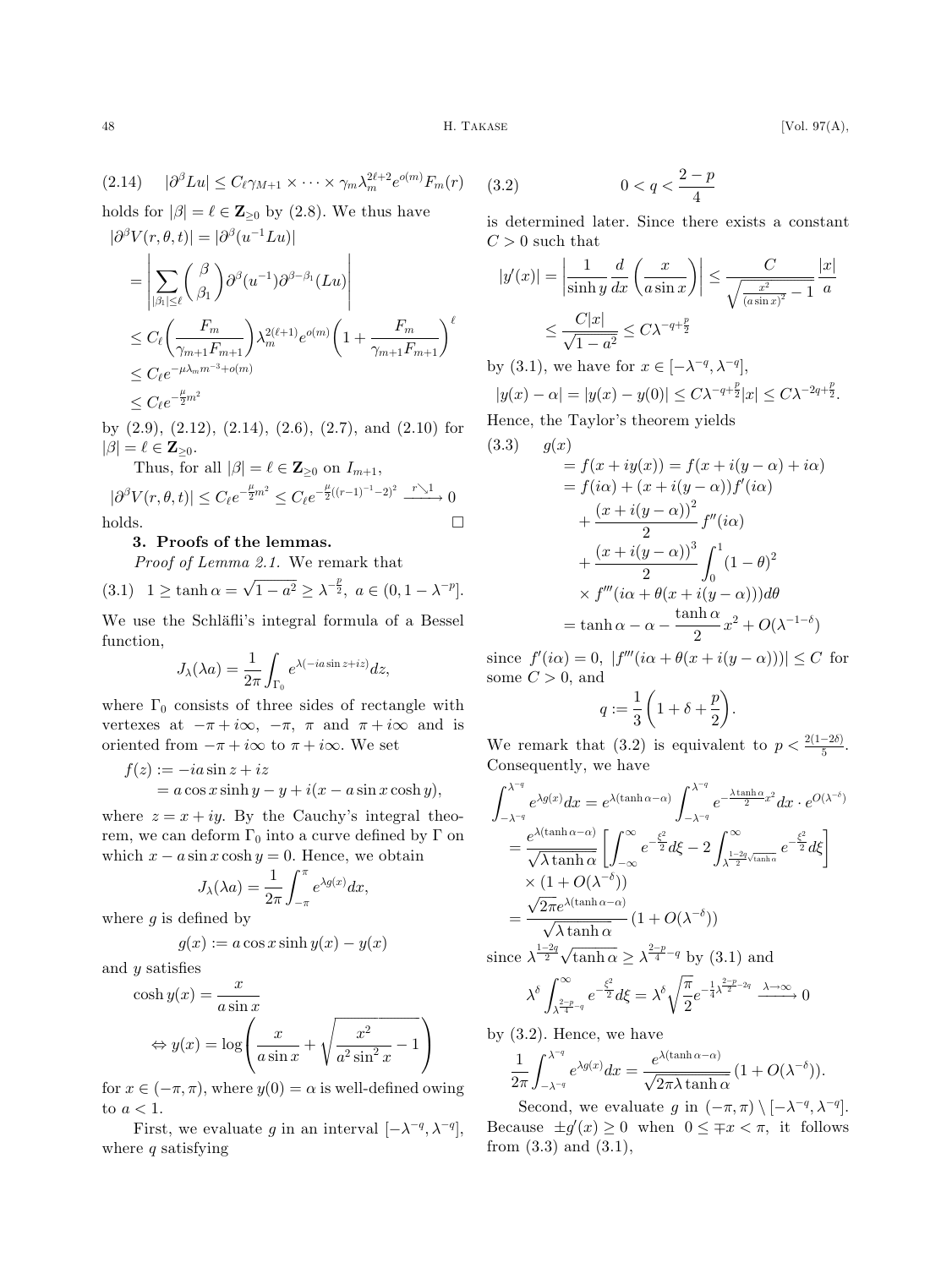$\Box$ 

$$
\frac{1}{2\pi} \left( \int_{-\pi}^{-\lambda^{-q}} + \int_{\lambda^{-q}}^{\pi} \right) e^{\lambda g(x)} dx = O(\lambda^{-\delta}) \frac{e^{\lambda(\tanh \alpha - \alpha)}}{\sqrt{2\pi \lambda \tanh \alpha}}.
$$

In fact, by our assumption  $(3.1)$  and  $(3.2)$ ,

$$
\lambda^{\delta} \left| \frac{\frac{1}{2\pi} \left( \int_{-\pi}^{-\lambda^{-q}} + \int_{\lambda^{-q}}^{\pi} \right) e^{\lambda g(x)} dx}{\frac{e^{\lambda (\tanh \alpha - \alpha)}}{\sqrt{2\pi \lambda \tanh \alpha}}} \right|
$$
\n
$$
\leq \sqrt{\frac{\tanh \alpha}{2\pi}} \lambda^{\delta + \frac{1}{2}} \cdot 2(\pi - \lambda^{-q}) e^{-\frac{1}{2} \lambda^{\frac{2-p}{2} - 2q}} \cdot e^{O(\lambda^{-\delta})}
$$
\n
$$
\leq \sqrt{2\pi} \lambda^{\delta + \frac{1}{2}} e^{-\frac{1}{2} \lambda^{\frac{2-p}{2} - 2q}} \cdot e^{O(\lambda^{-\delta})} \xrightarrow{\lambda \to \infty} 0
$$

holds. We complete the proof.

Proof of Lemma 2.2. In Lemma 2.1, taking  $a = r = 1 - \ell m^{-2}$  for  $\ell \geq 1$ , which is done by our assumption (2.1), yields

$$
G_m(r) = \frac{h(r)^{\lambda_m}}{\sqrt{2\pi}(1-r^2)^{\frac{1}{4}}\sqrt{\lambda_m}} (1+o(1)) \text{ as } m \to \infty,
$$

where

$$
h(r) := \frac{re^{\sqrt{1-r^2}}}{1 + \sqrt{1-r^2}},
$$

since  $e^{-\alpha} = \frac{r}{1 + \sqrt{1 - r^2}}$  for  $\alpha > 0$ . Because simple calculations yield<br> $\frac{1}{r^2} - \sqrt{1-r^2}$ 

$$
h'(r) = \frac{1 - \sqrt{1 - r^2}}{r^2} \sqrt{1 - r^2} e^{\sqrt{1 - r^2}}
$$
  
=  $(1 + o(1))\sqrt{2}\sqrt{1 - r}$  as  $r \nearrow 1$ ,

we have

$$
h(r) = h(1) - \int_r^1 h'(s)ds
$$
  
= 1 - (1 + o(1))  $\frac{2\sqrt{2}}{3}(1 - r)^{\frac{3}{2}}$ 

as  $r \nearrow 1$ . Hence, for  $\ell \geq 1$  and  $r = 1 - \ell m^{-2}$ , we obtain

$$
G_m(r) = (1 + o(1)) \frac{(1 - (1 + o(1)) \frac{2\sqrt{2}}{3} \ell^{\frac{3}{2}} m^{-3})^{\lambda_m}}{(2\pi)^{\frac{1}{2}} \sqrt{\lambda_m} \left(1 - (1 - \ell m^{-2})^2\right)^{\frac{1}{4}}}
$$

$$
= (1 + o(1)) \frac{\sqrt{m}}{(2\pi^2 \ell)^{\frac{1}{4}} \sqrt{\lambda_m}} e^{-(1 + o(1)) \frac{2\sqrt{2}}{3} \ell^{\frac{3}{2}} \lambda_m m^{-3}}
$$

as  $m \to \infty$ . The last equality comes from

$$
\frac{\left(1 - \left(1 + o(1)\right)\frac{2\sqrt{2}}{3}\ell^{\frac{3}{2}}m^{-3}\right)^{\lambda_m}}{\left(2\pi\right)^{\frac{1}{2}}\sqrt{\lambda_m}\left(1 - \left(1 - \ell m^{-2}\right)^2\right)^{\frac{1}{4}}}
$$
\n
$$
= \frac{\sqrt{m}}{\left(2\pi^2\ell\right)^{\frac{1}{4}}\sqrt{\lambda_m}}e^{-\left(1 + o(1)\right)\frac{2\sqrt{2}}{3}\ell^{\frac{3}{2}}\lambda_m m^{-3}} \text{ as } m \to \infty
$$

since (2.1) implies

$$
\lambda_m m^{-3} \ge m^{\frac{2}{p}-3} > m^2 \xrightarrow{m \to \infty} \infty.
$$

Proof of Lemma 2.3. (2.4) is obtained by the definition. Since

$$
\frac{k_m}{\lambda_m} r_m(s) = 1 - \frac{1 + s + O(m^{-1})}{m^2}
$$
 as  $m \to \infty$ 

by our assumption (2.3), we obtain

$$
F_m(r_m(s)) = G_m\left(\frac{k_m}{\lambda_m}r_m(s)\right)
$$
  
=  $G_m\left(1 - \frac{1 + s + O(m^{-1})}{m^2}\right)$   
=  $(1 + o(1)) \frac{\sqrt{m}e^{-(1+o(1))\frac{2\sqrt{2}}{3}(1+s+O(m^{-1}))^{\frac{3}{2}}\lambda_m m^{-3}}}{(2\pi^2(1+s+O(m^{-1})))^{\frac{1}{4}}\sqrt{\lambda_m}}$   
=  $(1 + o(1)) \frac{\sqrt{m}e^{-(1+o(1))\frac{2\sqrt{2}}{3}(1+s)^{\frac{3}{2}}\lambda_m m^{-3}}}{(2\pi^2(1+s))^{\frac{1}{4}}\sqrt{\lambda_m}}$ 

as  $m \to \infty$ . The last equality comes from

$$
\frac{\sqrt{m}e^{-(1+o(1))\frac{2\sqrt{2}}{3}(1+s+O(m^{-1}))^{\frac{3}{2}}\lambda_m m^{-3}}}{(2\pi^2(1+s+O(m^{-1})))^{\frac{1}{4}}\sqrt{\lambda_m}}
$$

$$
=\frac{\sqrt{m}e^{-(1+o(1))\frac{2\sqrt{2}}{3}(1+s)^{\frac{3}{2}}\lambda_m m^{-3}}}{(2\pi^2(1+s))^{\frac{1}{4}}\sqrt{\lambda_m}} \text{ as } m \to \infty.
$$

Furthermore, since  $r_{m+1}(s) = r_m(1 + s + O(m^{-1}))$ as  $m \to \infty$ ,

$$
\gamma_{m+1} = \frac{F_m(r_m(\frac{3}{2} + O(m^{-1})))}{F_{m+1}(r_{m+1}(2^{-1}))}
$$
  
=  $(1 + o(1)) \left( \frac{\frac{3}{2}}{\frac{5}{2} + O(m^{-1})} \right)^{\frac{1}{4}} \sqrt{\frac{\lambda_{m+1}}{\lambda_m} \frac{1}{1 + \frac{1}{m}}}$   
 $\times e^{-(1+o(1))\frac{2\sqrt{2}}{3}} \left\{ (\frac{5}{2} + O(m^{-1}))^{\frac{3}{2}} - (\frac{3}{2})^{\frac{3}{2}} \frac{\lambda_{m+1}}{\lambda_m} (\frac{m}{m+1})^3 \right\} \lambda_m m^{-3}$   
 $\leq e^{-(1+o(1))\sqrt{2}\sqrt{\theta}\lambda_m m^{-3}},$ 

where we use our assumption  $(2.2)$  and the mean value theorem such that  $x^{\frac{3}{2}} - y^{\frac{3}{2}} = \frac{3}{2}$ and the mean<br> $\sqrt{\theta}(x-y)$  for  $0 \le y \le \theta \le x$ , holds. Hence, we have, by the above estimate,

$$
\gamma_{m+1} \le e^{-(1+o(1))\sqrt{3}\lambda_m m^{-3}} \le e^{-\lambda_m m^{-3}}
$$

for sufficiently large  $m \in \mathbb{N}$ .

Finally, we have by the definition of  $\gamma_{m+1}$ ,

 $\Box$